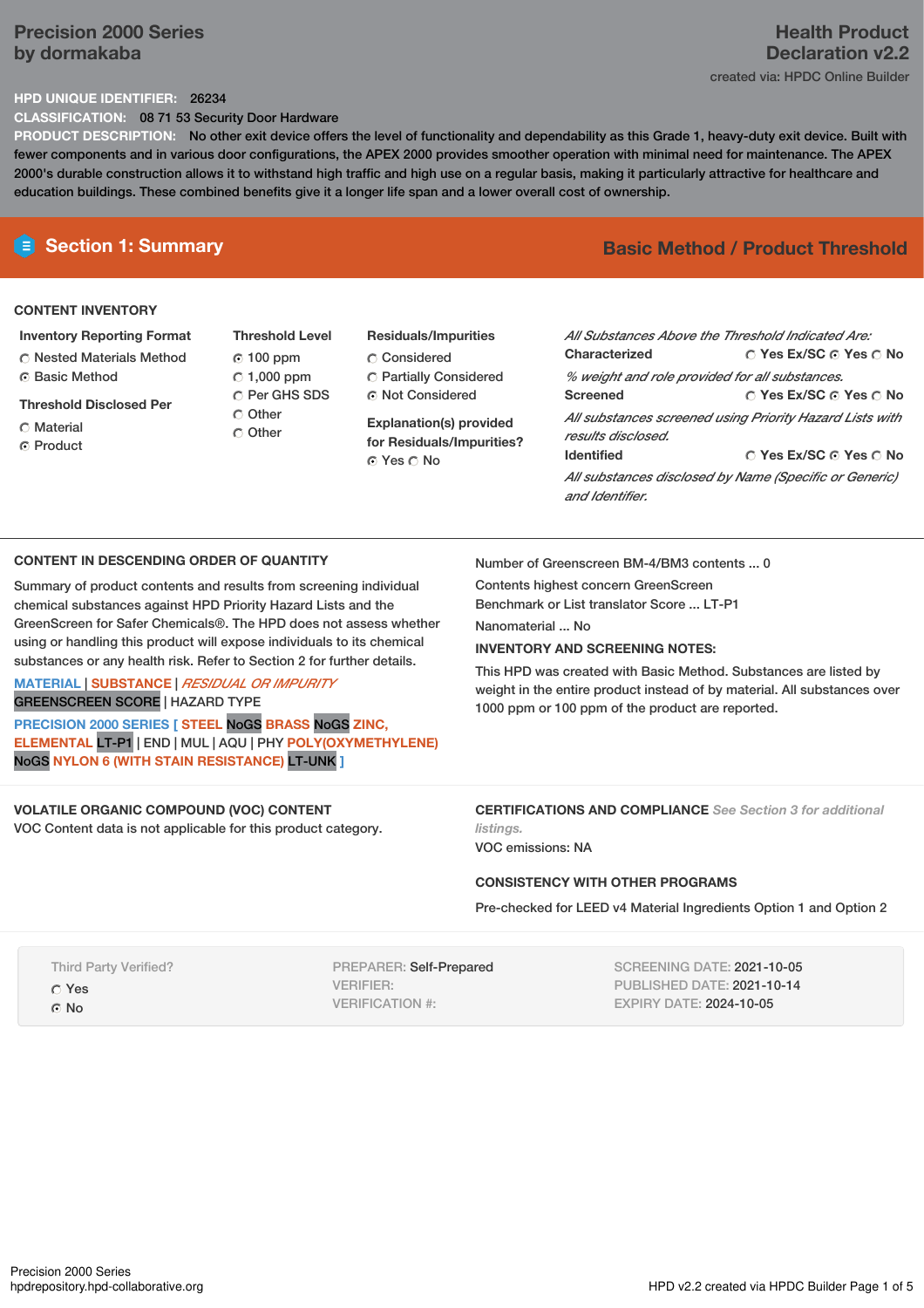This section lists contents in a product based on specific threshold(s) and reports detailed health information including hazards. This HPD uses the *inventory method indicated above, which is one of three possible methods:*

*Basic Inventory method with Product-level threshold.*

 $\mathbf{r}$ 

- *Nested Material Inventory method with Product-level threshold*
- *Nested Material Inventory method with individual Material-level thresholds*

Definitions and requirements for the three inventory methods and requirements for each data field can be found in the HPD Open Standard version *2.2, available on the HPDC website at: [www.hpd-collaborative.org/hpd-2-2-standard](https://www.hpd-collaborative.org/hpd-2-2-standard)*

| <b>PRECISION 2000 SERIES</b>  |                                                                                                                                                                                                                                                               |                                                |                 |                                                |                |
|-------------------------------|---------------------------------------------------------------------------------------------------------------------------------------------------------------------------------------------------------------------------------------------------------------|------------------------------------------------|-----------------|------------------------------------------------|----------------|
| PRODUCT THRESHOLD: 100 ppm    | RESIDUALS AND IMPURITIES CONSIDERED: No                                                                                                                                                                                                                       |                                                |                 |                                                |                |
|                               | RESIDUALS AND IMPURITIES NOTES: No residuals or impurities are expected in these materials at or above the inventory threshold. Precision<br>dormakaba products consist of finished components, and no chemical reactions are needed to develop our products. |                                                |                 |                                                |                |
| <b>OTHER PRODUCT NOTES: -</b> |                                                                                                                                                                                                                                                               |                                                |                 |                                                |                |
| <b>STEEL</b>                  |                                                                                                                                                                                                                                                               |                                                |                 |                                                | ID: 12597-69-2 |
|                               | HAZARD SCREENING METHOD: Pharos Chemical and Materials Library HAZARD SCREENING DATE: 2021-10-05 12:59:00                                                                                                                                                     |                                                |                 |                                                |                |
| %: 82,0000 - 82,0000          | <b>GS: NoGS</b>                                                                                                                                                                                                                                               | RC: Both                                       | NANO: No        | <b>SUBSTANCE ROLE: Hardware</b>                |                |
| <b>HAZARD TYPE</b>            | <b>AGENCY AND LIST TITLES</b>                                                                                                                                                                                                                                 |                                                | <b>WARNINGS</b> |                                                |                |
| None found                    |                                                                                                                                                                                                                                                               |                                                |                 | No warnings found on HPD Priority Hazard Lists |                |
| <b>SUBSTANCE NOTES: -</b>     |                                                                                                                                                                                                                                                               |                                                |                 |                                                |                |
| <b>BRASS</b>                  |                                                                                                                                                                                                                                                               |                                                |                 |                                                | ID: 12597-71-6 |
|                               | HAZARD SCREENING METHOD: Pharos Chemical and Materials Library HAZARD SCREENING DATE: 2021-10-05 12:59:25                                                                                                                                                     |                                                |                 |                                                |                |
| %: 16,0000 - 16,0000          | GS: NoGS                                                                                                                                                                                                                                                      | RC: Both                                       | NANO: No        | <b>SUBSTANCE ROLE: Hardware</b>                |                |
| <b>HAZARD TYPE</b>            | <b>AGENCY AND LIST TITLES</b>                                                                                                                                                                                                                                 |                                                | <b>WARNINGS</b> |                                                |                |
| None found                    |                                                                                                                                                                                                                                                               | No warnings found on HPD Priority Hazard Lists |                 |                                                |                |
| <b>SUBSTANCE NOTES: -</b>     |                                                                                                                                                                                                                                                               |                                                |                 |                                                |                |
|                               |                                                                                                                                                                                                                                                               |                                                |                 |                                                |                |
| <b>ZINC, ELEMENTAL</b>        |                                                                                                                                                                                                                                                               |                                                |                 |                                                | ID: 7440-66-6  |
|                               | HAZARD SCREENING METHOD: Pharos Chemical and Materials Library HAZARD SCREENING DATE: 2021-10-05 12:59:54                                                                                                                                                     |                                                |                 |                                                |                |
| %: $1.0000 - 1.0000$          | GS: LT-P1                                                                                                                                                                                                                                                     | RC: Both                                       | NANO: No        | <b>SUBSTANCE ROLE: Hardware</b>                |                |
|                               |                                                                                                                                                                                                                                                               |                                                |                 |                                                |                |
|                               |                                                                                                                                                                                                                                                               |                                                |                 |                                                |                |
|                               |                                                                                                                                                                                                                                                               |                                                |                 |                                                |                |
|                               |                                                                                                                                                                                                                                                               |                                                |                 |                                                |                |
|                               |                                                                                                                                                                                                                                                               |                                                |                 |                                                |                |
|                               |                                                                                                                                                                                                                                                               |                                                |                 |                                                |                |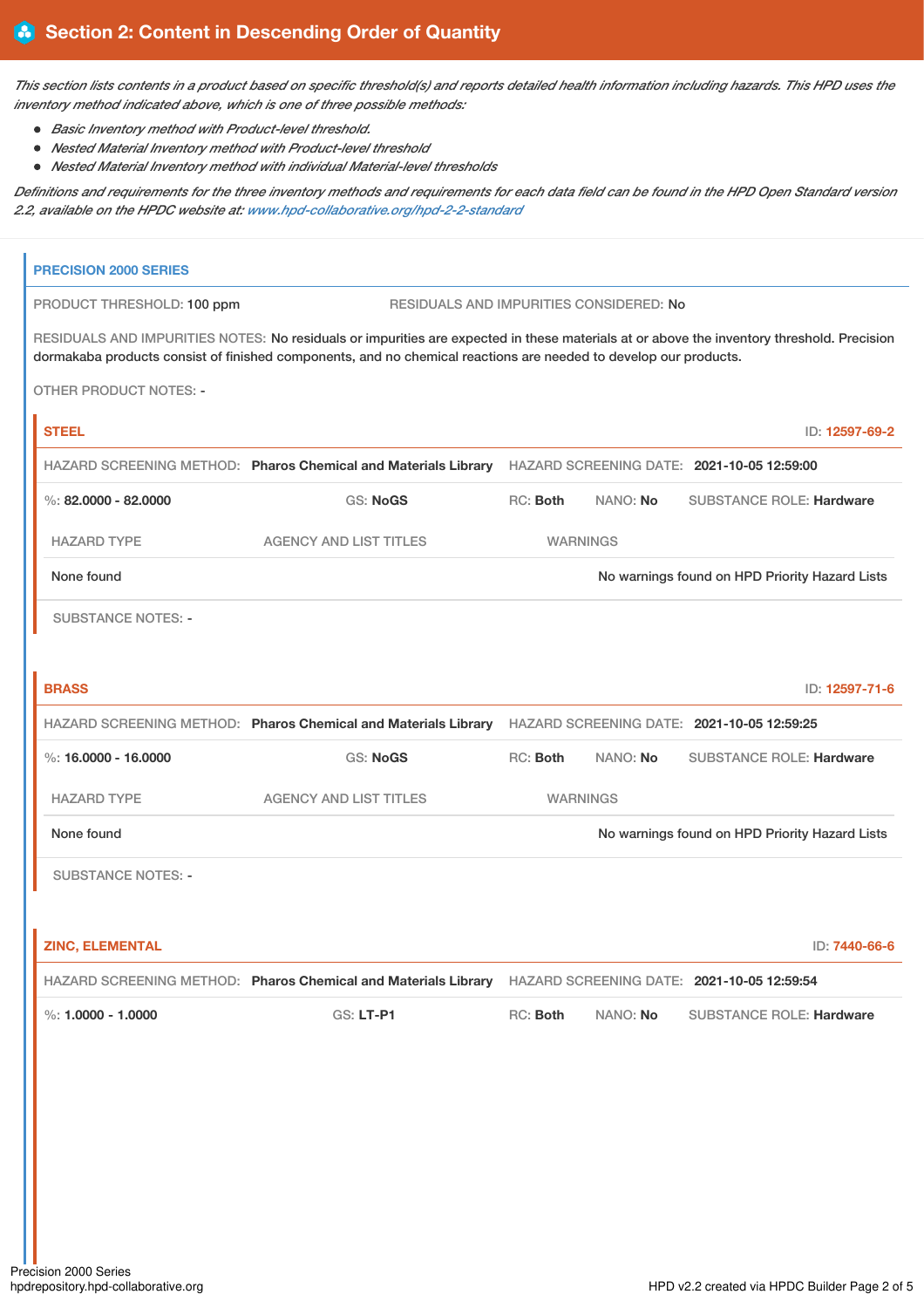| <b>HAZARD TYPE</b> | <b>AGENCY AND LIST TITLES</b>                  | <b>WARNINGS</b>                                                                                                                                                                         |
|--------------------|------------------------------------------------|-----------------------------------------------------------------------------------------------------------------------------------------------------------------------------------------|
| <b>END</b>         | <b>TEDX - Potential Endocrine Disruptors</b>   | <b>Potential Endocrine Disruptor</b>                                                                                                                                                    |
| <b>MUL</b>         | German FEA - Substances Hazardous to<br>Waters | Class 2 - Hazard to Waters                                                                                                                                                              |
| <b>AQU</b>         | EU - GHS (H-Statements)                        | H400 - Very toxic to aquatic life [Hazardous to the<br>aquatic environment (acute) - Category 1]                                                                                        |
| <b>AQU</b>         | EU - GHS (H-Statements)                        | H410 - Very toxic to aquatic life with long lasting effects<br>[Hazardous to the aquatic environment (chronic) -<br>Category 1]                                                         |
| <b>PHY</b>         | EU - GHS (H-Statements)                        | H250 - Catches fire spontaneously if exposed to air<br>[Pyrophoric liquids; Pyrophoric solids - Category 1]                                                                             |
| <b>PHY</b>         | EU - GHS (H-Statements)                        | H260 - In contact with water releases flammable gases<br>which may ignite spontaneously [Substances and<br>mixtures which, in contact with water, emit flammable<br>gases - Category 1] |

SUBSTANCE NOTES: -

| POLY(OXYMETHYLENE)                     |                                                                |                 |          | ID: 9002-81-7                                  |
|----------------------------------------|----------------------------------------------------------------|-----------------|----------|------------------------------------------------|
|                                        | HAZARD SCREENING METHOD: Pharos Chemical and Materials Library |                 |          | HAZARD SCREENING DATE: 2021-10-05 13:01:08     |
| %: $0.5000 - 0.5000$                   | <b>GS: NoGS</b>                                                | <b>RC:</b> None | NANO: No | <b>SUBSTANCE ROLE: Hardware</b>                |
| <b>HAZARD TYPE</b>                     | <b>AGENCY AND LIST TITLES</b>                                  | <b>WARNINGS</b> |          |                                                |
| None found                             |                                                                |                 |          | No warnings found on HPD Priority Hazard Lists |
| <b>SUBSTANCE NOTES: -</b>              |                                                                |                 |          |                                                |
|                                        |                                                                |                 |          |                                                |
|                                        |                                                                |                 |          |                                                |
| <b>NYLON 6 (WITH STAIN RESISTANCE)</b> |                                                                |                 |          | ID: 25038-54-4                                 |
|                                        | HAZARD SCREENING METHOD: Pharos Chemical and Materials Library |                 |          | HAZARD SCREENING DATE: 2021-10-05 13:02:23     |
| $\%$ : 0.5000 - 0.5000                 | <b>GS: LT-UNK</b>                                              | <b>RC:</b> None | NANO: No | <b>SUBSTANCE ROLE: Hardware</b>                |
| <b>HAZARD TYPE</b>                     | <b>AGENCY AND LIST TITLES</b>                                  | <b>WARNINGS</b> |          |                                                |
| None found                             |                                                                |                 |          | No warnings found on HPD Priority Hazard Lists |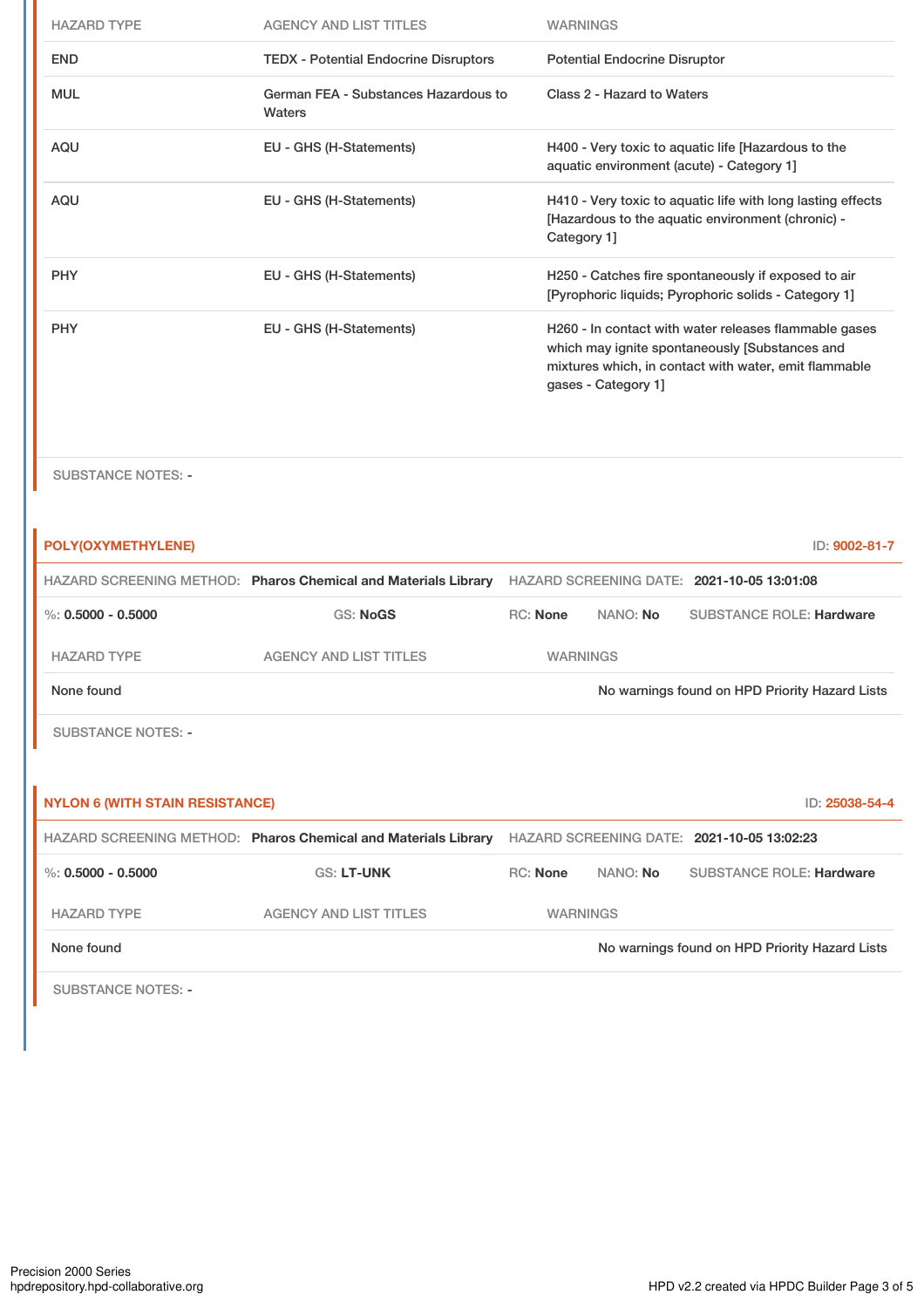This section lists applicable certification and standards compliance information for VOC emissions and VOC content. Other types of health or *environmental performance testing or certifications completed for the product may be provided.*

| <b>VOC EMISSIONS</b>                                                                                                                                     | <b>NA</b>                               |                             |
|----------------------------------------------------------------------------------------------------------------------------------------------------------|-----------------------------------------|-----------------------------|
| <b>CERTIFYING PARTY: Self-declared</b><br>APPLICABLE FACILITIES: This HPD is for a product that<br>is NOT liquid/wet applied.<br><b>CERTIFICATE URL:</b> | ISSUE DATE: 2021-10- EXPIRY DATE:<br>05 | <b>CERTIFIER OR LAB: NA</b> |

CERTIFICATION AND COMPLIANCE NOTES:

# **Section 4: Accessories**

This section lists related products or materials that the manufacturer requires or recommends for installation (such as adhesives or fasteners), maintenance, cleaning, or operations. For information relating to the contents of these related products, refer to their applicable Health Product *Declarations, if available.*

No accessories are required for this product.

# **Section 5: General Notes**

dormakaba has resulted from the merger of the two well-established brands Dorma and Kaba, both known for their expertise in the area of smart and secure access solutions. Together we stand for more than 150 years of security and reliability.

Our master brand dormakaba stands for our offering of products, solutions and services for secure access to buildings and rooms from a single source. Our global brand power supports us to become the trusted industry leader.

For more information, please go to: www.dormakaba.com. The information contained in this HPD is to be used only as a voluntary information on our products. dormakaba makes no representation or warranty as to the completeness or accuracy of the information contained herein. The products and specifications set forth in this HPD are subject to change without notice and dormakaba disclaims any and all liability for such changes. The information contained herein is provided without

warranties of any kind, either express or implied, and dormakaba disclaims any and all liability for typographical, printing, or production errors or changes affecting the specifications contained herein. dormakaba DISCLAIMS ALL WARRANTIES, EXPRESS OR IMPLIED, INCLUDING, BUT NOT LIMITED TO, THE IMPLIED WARRANTIES OF MERCHANTABILITY AND FITNESS FOR A PARTICULAR PURPOSE. IN NO EVENT WILL dormakaba BE LIABLE FOR ANY INCIDENTAL, INDIRECT OR CONSEQUENTIAL DAMAGES ARISING FROM THE SALE OR USE OF ANY PRODUCT. All sales of products shall be subject to dormakaba's applicable General Terms and Conditions, a copy of which will be provided by your local dormakaba organisation upon request.